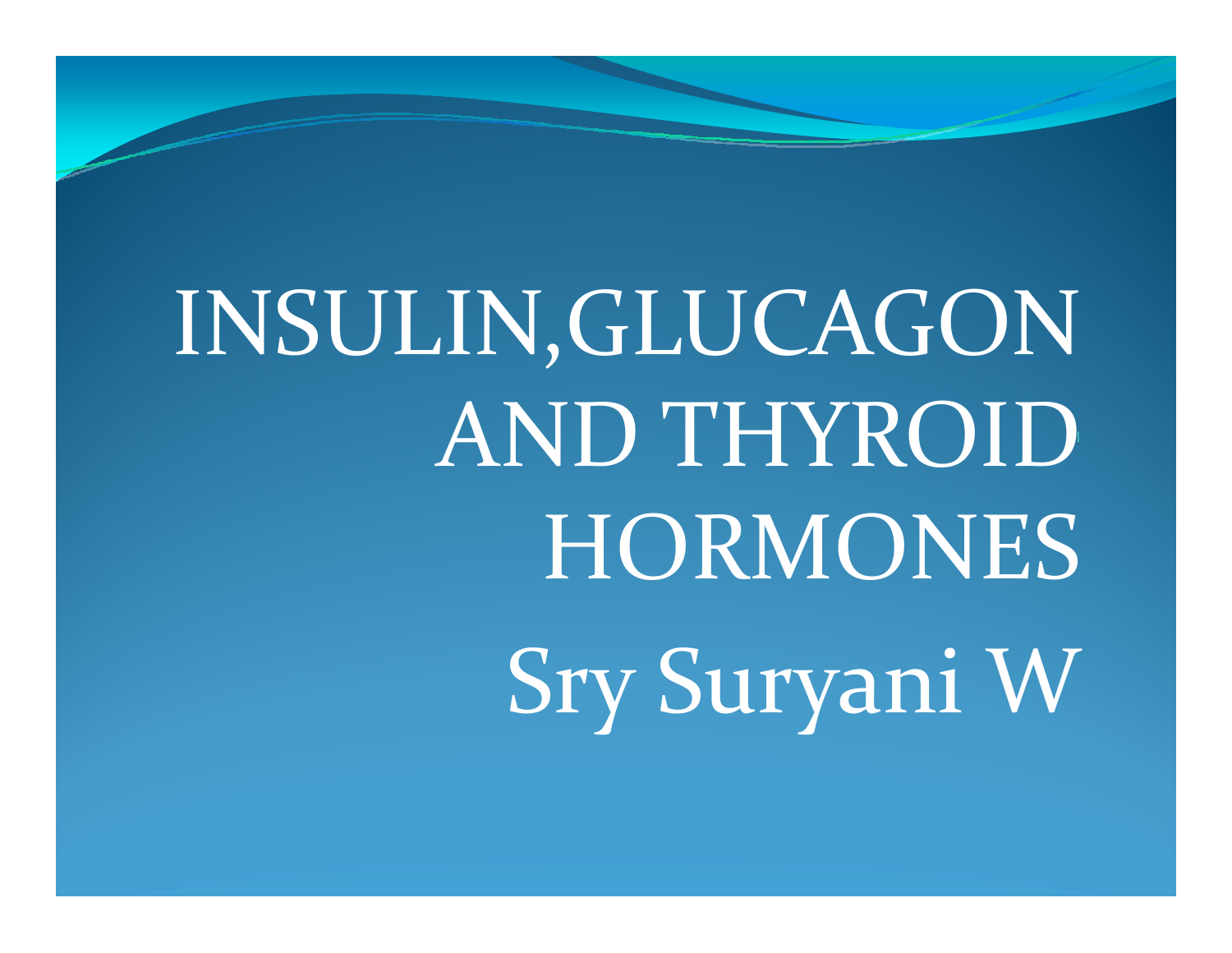#### Mechanisms Hormonal Regulate

### The Concentration of the Blood Glucose

- Source of blood glucose :
	- -Digestion and absorption of carbohydrates
	- Glycogenolysis process
	- Gluconeogenesis process
- Several hormones play a part to maintenance of stable levels of glucose in the blood
- INSULIN
	- Plays a central role in regulating blood glucose
	- Secreted as a direct response to hyperglycemia
	- Stimulation of glucose transport at the plasma<br>membrane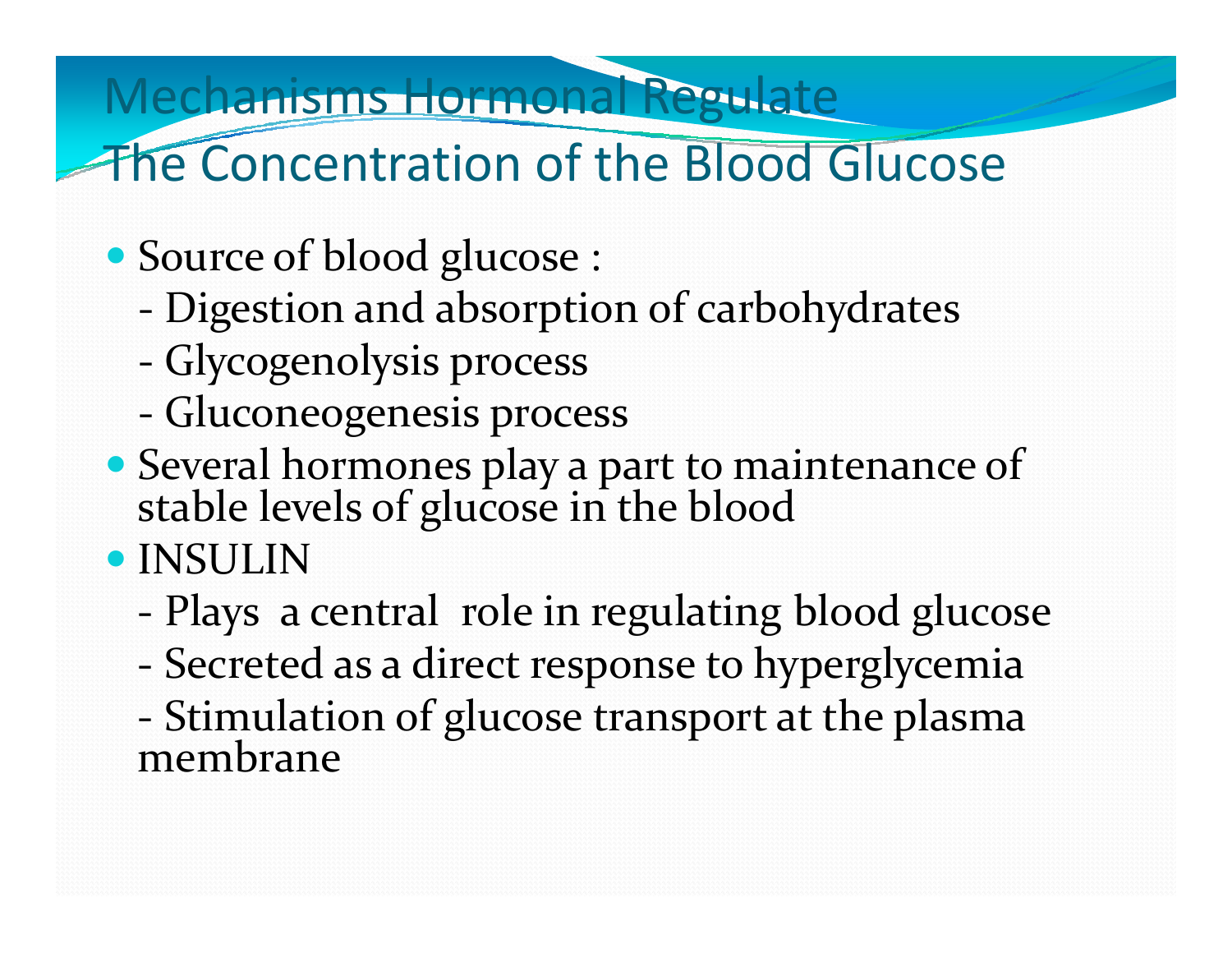

#### INSULIN

#### - Increase glucose utilization in a part by promoting glycogenesis- Inhihiting alveonanolv

- inhibiting glycogenolysis -cause lower of blood glucose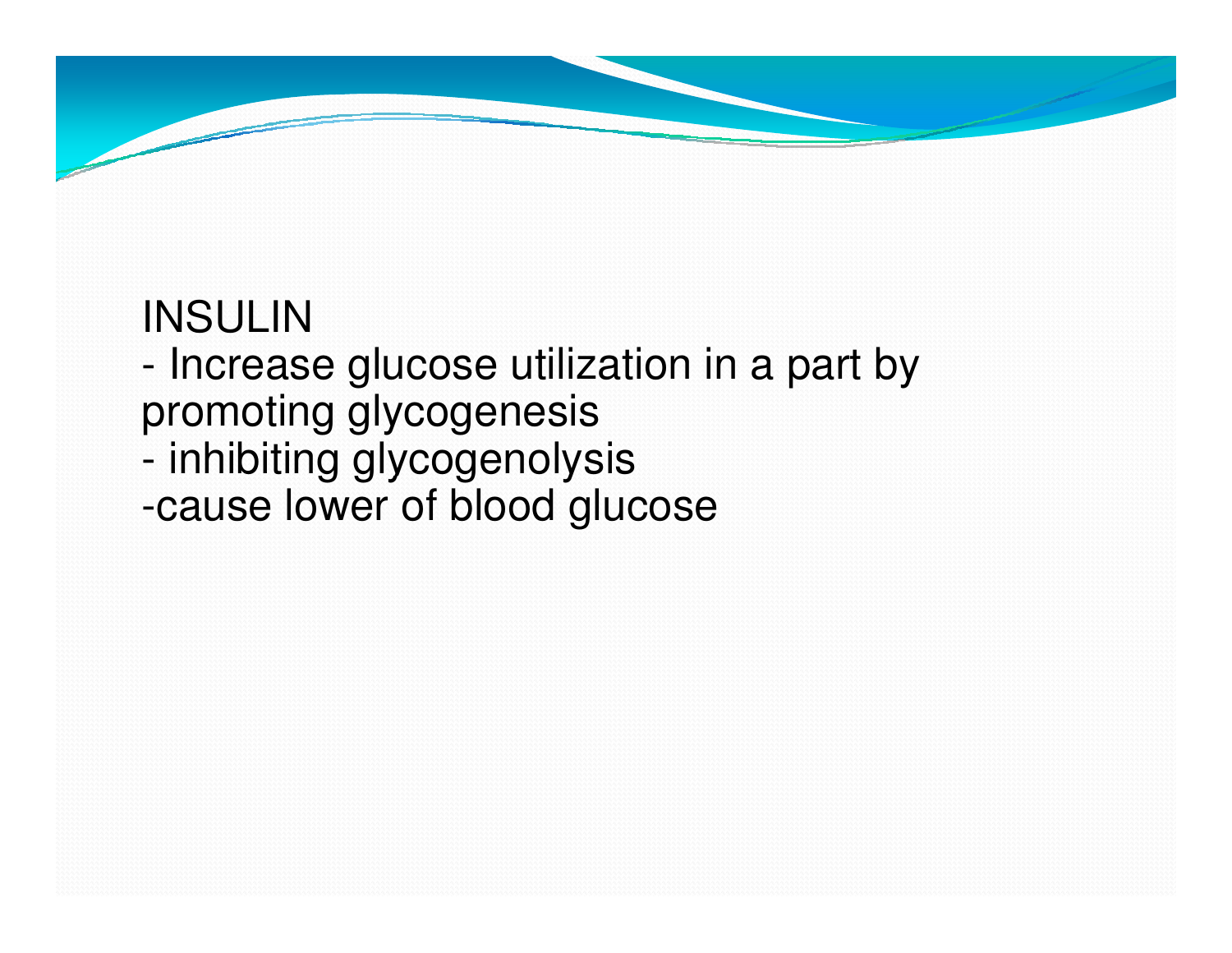

- Blood glucose maintained within normal limit by:
- Hormonal regulation of :
	- Peripheral glucose uptake
	- Hepatic glucose production.
- After a meal  $\longrightarrow$  blood glucose  $\int$  rapidly stimulates insulin secretion  $\longrightarrow \mathcal{J}$  glucose transport,metabolism,storage by muscles and adipocytes.
- $\bullet$  -insulin inhibits glucagon synthesis  $\longrightarrow \emptyset$  hepatic glucose production.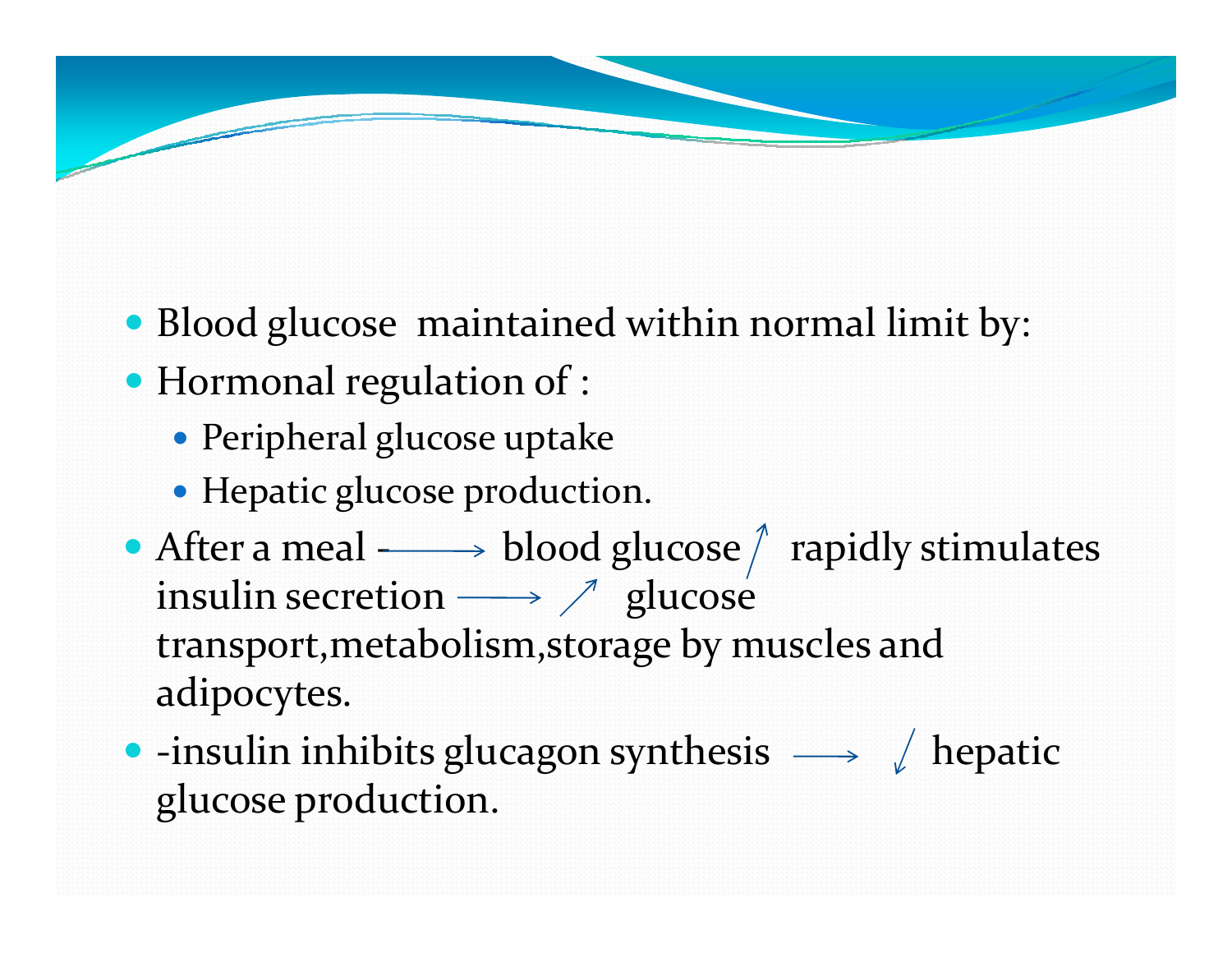#### ENDOCRINE PANCREAS / 163



Figure 7-3. Regulation of insulin release. Glucose is transported into the B-cell by a specific glucose transporter protein (GLUT-2) on the cell surface. The glucokinase phosphorylates glucose, forming glucose-6-phosphate in the first step of glycolysis. The generation of adenosine triphosphate (ATP) by glycolysis and the Krebs cycle leads to inhibition and closure of the ATP-sensitive potassium channels (the target of sulfonylurea drugs), depolarization of the plasma membrane, and opening of the voltage-dependent calcium channels. The influx of extracellular calcium and mobilization of calcium from intracellular stores lead to the fusion of insulin-containing secretory granules with the plasma membrane and the release of insulin into the circulation. In addition to glucose, other factors can also stimulate insulin release from the  $\beta$ -cell, including hormones, neurotransmitters, and acetylcholine. Glucose enhances the response of the B-cell to these factors.  $PLC =$  phospholipase C;  $AC =$  adenylate cyclase;  $CCK =$  cholecystokinin;  $GLP-1$ = glucagon-like peptide-1. (Modified, with permission, from Fajans SS et al. Mechanisms of disease: Molecular mechanisms and clinical pathophysiology of maturity-onset diabetes of the young. N Engl J Med. 2001;345:971.)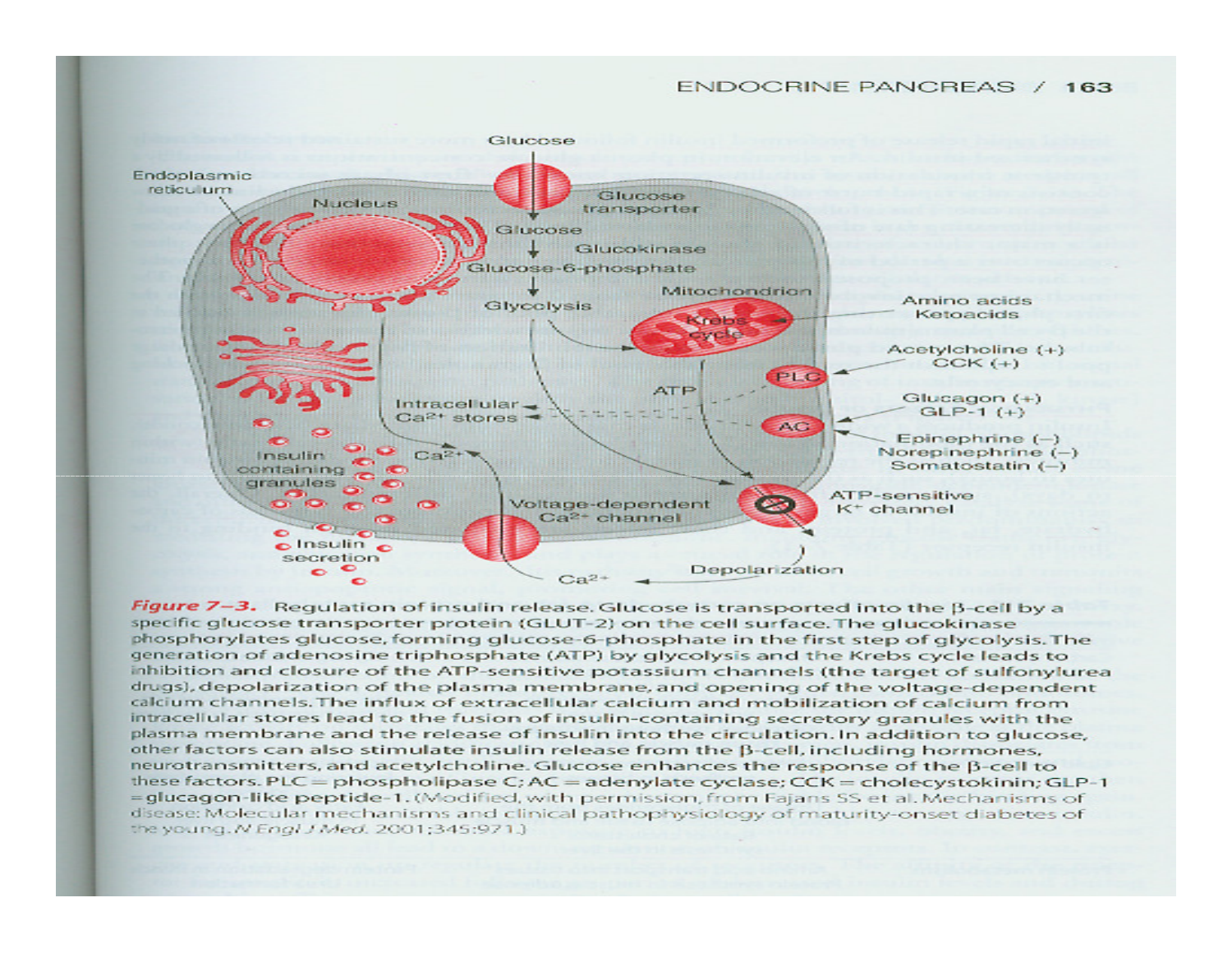#### Table 7-1. Insulin effects on carbohydrate, fat, and protein metabolism

| <b>Metabolic effects</b>   | <b>Insulin stimulates</b>                                                                                                 | <b>Insulin inhibits</b>                                                 |
|----------------------------|---------------------------------------------------------------------------------------------------------------------------|-------------------------------------------------------------------------|
| Carbohydrate<br>metabolism | Transport of glucose across the<br>cell membrane in adipose tissue<br>and muscle.                                         | Glycogen breakdown in<br>muscle and liver                               |
|                            | Rate of glycolysis in muscle<br>and adipose tissue<br>Glycogen synthesis in adipose<br>tissue, muscle, and liver          | Rate of glycogenolysis and<br>gluconeogenesis in the liver              |
| Lipid metabolism           | Fatty acid and triacylglycerol<br>synthesis in tissues                                                                    | Lipolysis in adipose tissue,<br>lowering the plasma fatty<br>acid level |
|                            | Uptake of triglycerides from the<br>blood into adipose tissue and muscle<br>Rate of cholesterol<br>synthesis in the liver | Fatty acid oxidation<br>in muscle and liver<br>Ketogenesis              |
| Protein metabolism         | Amino acid transport into tissues<br>Protein synthesis in muscle, adipose<br>tissue, liver, and other tissues             | Protein degradation in muscle<br>Urea formation                         |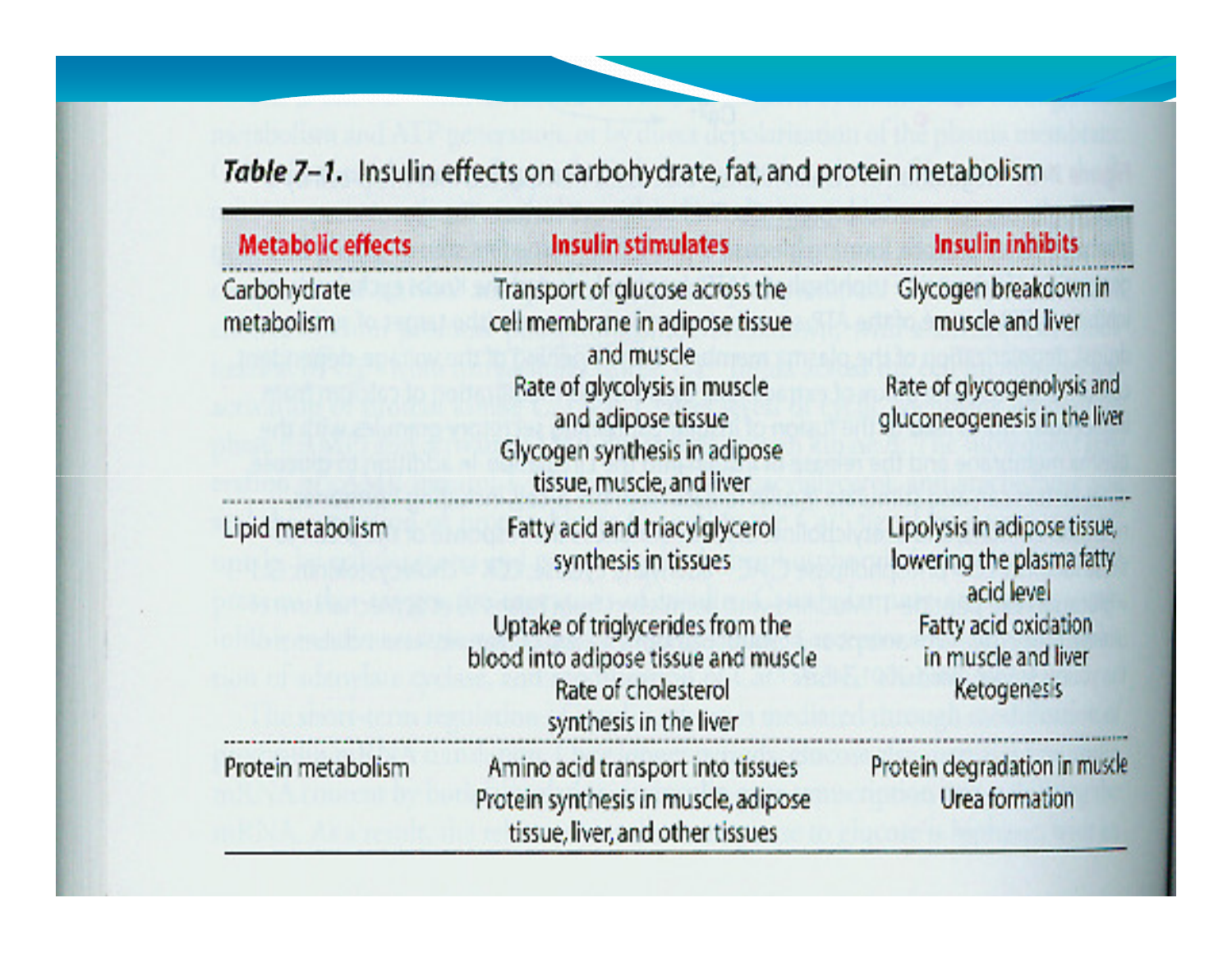

### Insulin receptor

- PI 3 kinase pathway (metaboiic effect of insulin)
- MAPK pathway. (proliferative effect of insulin)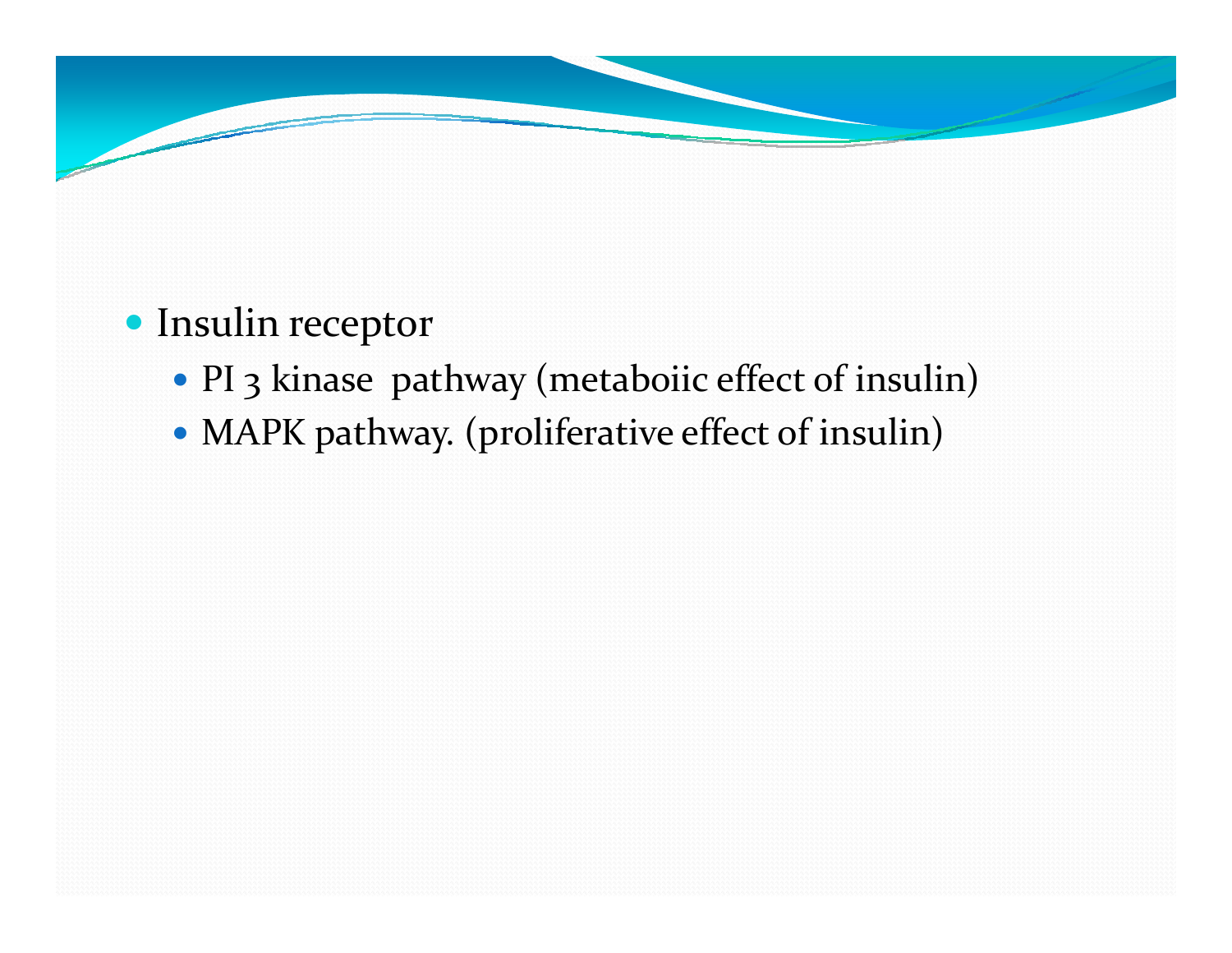### Mechanisms Hormonal Regulate The Concentration of the Blood Glucose

## Glucagon

- -A cell of pancreatic islets.
- Principal target tissues : liver and adipose tissue.
- Its secretion is stimulated by hypoglycemia.
- -In liver it stimulates glycogenolysis by activating phosphorylase.

-Enhances gluconeogenesis from amino acid and lactate.

-Glucagon acts via generation of cAMP.

-Both hepatic glycogenolysis and gluconeogenesis contribute to hyperglycemic effect.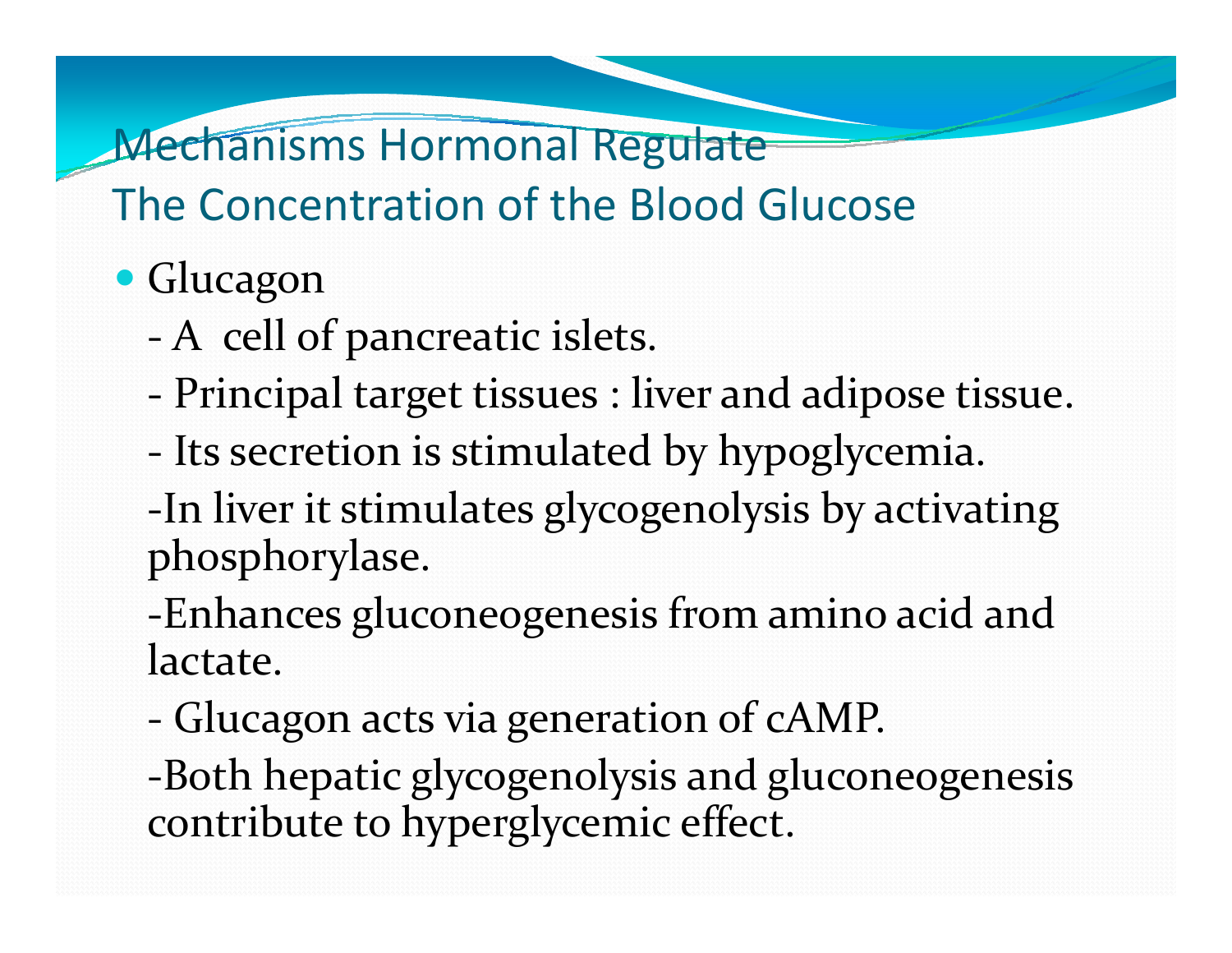#### Table 7-3. Effects of glucagon on hepatic glucose metabolism

### **Effect on target enzyme** Increased expression of glucose-6-phosphatase Suppression of glucokinase

Phosphorylation (activation) of glycogen phosphorylase Inhibition of glycogen synthase Stimulation of phosphoenolpyruvate carboxykinase expression

Inactivation of phosphofructokinase-2 (PFK-2) and activation of fructose-6-phosphatase. PFK-2 is the kinase activity and fructose-2,6-bisphosphatase (F-2,6-8Pase) is the phosphatase activity of the bifunctional regulatory enzyme, phosphofructokinase-2/fructose-2,6-bisphosphatase (PFK-2/F-2,6-BPase).

Suppression of activity of the pyruvate kinase

#### **Metabolic response**

Frees glucose to enter the circulation Decreases glucose entry into the glycolytic cascade

> Stimulates glycogenolysis Inhibits glycogen synthesis Stimulates gluconeogenesis

Inhibits glycolysis Stimulates gluconeogenesis

Decreases glycolysis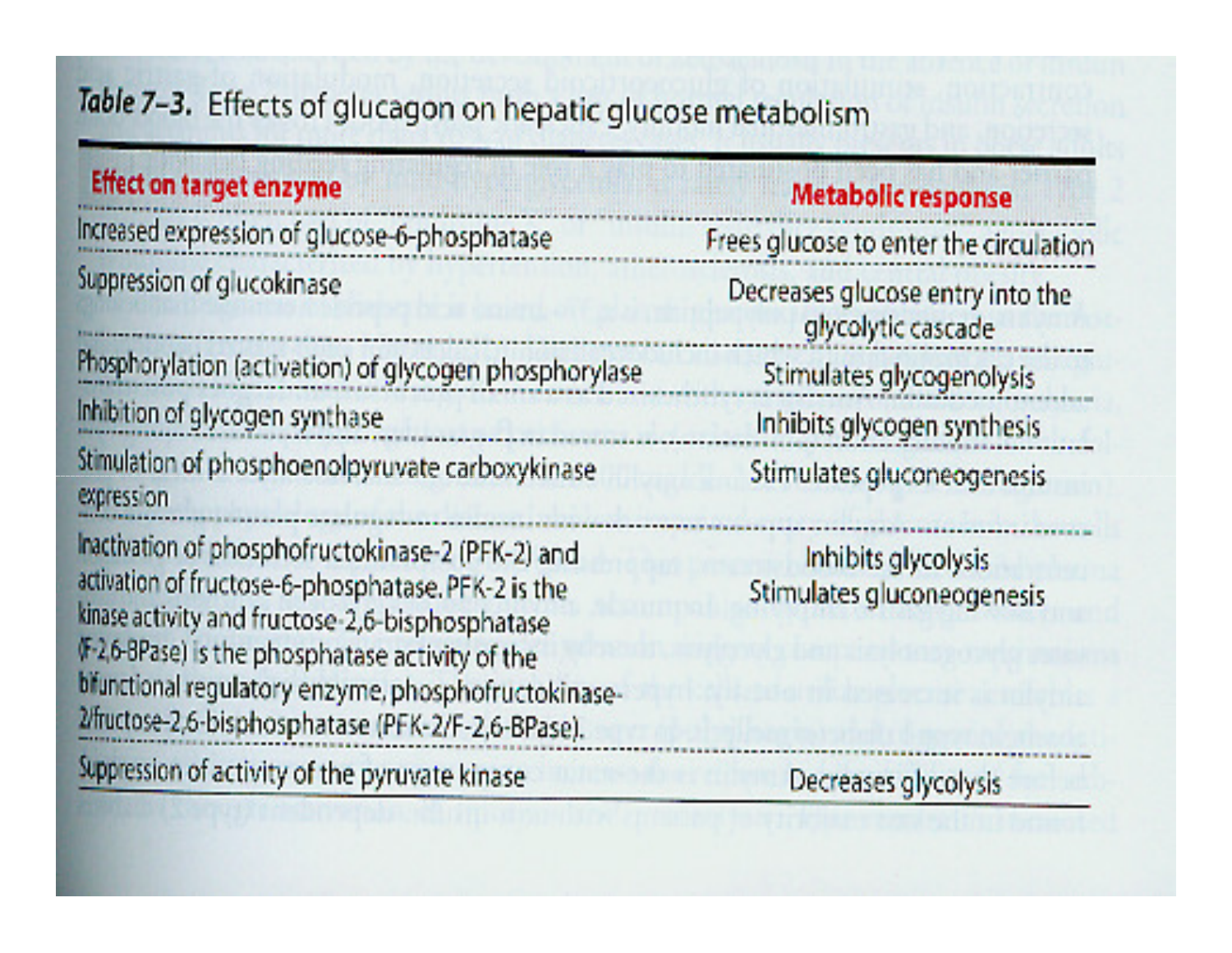# Hormone Thyroid

- Important modulator or intermediary metabolism.
	- Hypothyroidism  $\longrightarrow$  hypercholesterolemia
	- Hyperthyroidism\_\_, weight loss.
- Thyroid hormone stimulates :
	- Lipogenesis  $\longrightarrow$  maintain fat stores.
	- Lipolysis.